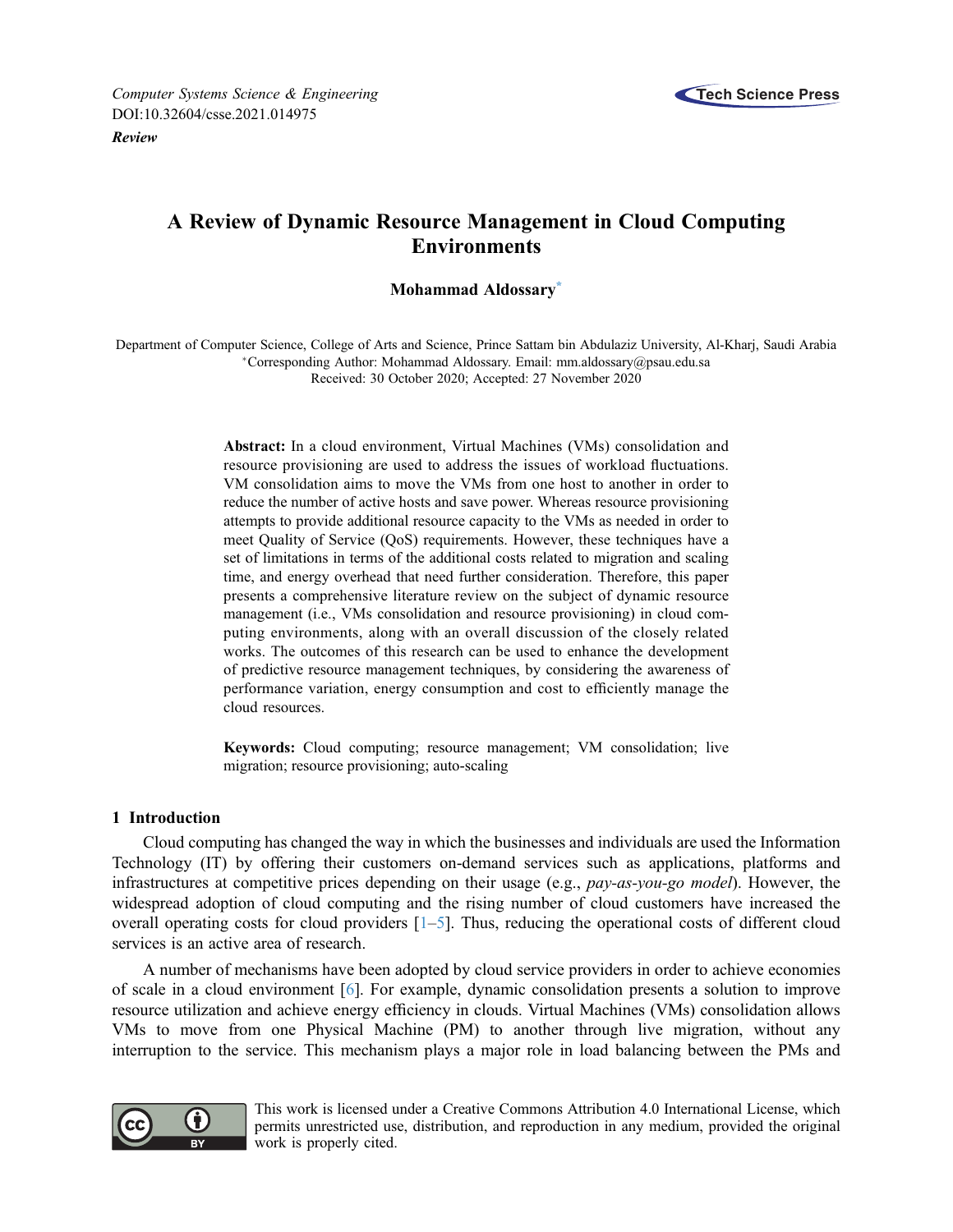reduces the overall energy consumption by switching off the idle hosts. However, live migration of the VMs is a resource-intensive operation that affects the performance of the migrating VM and therefore the services running on other VMs [\[7\]](#page-12-3). Also, there are additional costs [\[8\]](#page-13-0) in terms of migration time and energy overhead, which need to be explored further [[9](#page-13-1)]. Therefore, understanding the impact of VM live migration is essential to design an efficient VM consolidation strategy. Resource provision defined as VMs auto-scaling is another solution to provide additional capacity to the VMs on-the-fly in order to handle service performance variations. However, it can take a few minutes for this process to start [[10\]](#page-13-2), which is inappropriate for VMs that need to scale rapidly during computation [[11\]](#page-13-3). In fact, there are additional costs [\[8\]](#page-13-0) in terms of scaling time (booting/rebooting), license fees for the new VMs (horizontal scaling) and energy overhead that need attention [\[12](#page-13-4)]. Hence, understanding the impact of VMs autoscaling is important to design an efficient resource provision technique.

Furthermore, most of the literature studies have concentrated on reducing energy consumption and optimizing resource utilization, rather than enhancing service performance. To illustrate that, cloud providers such as Amazon EC2 [[13\]](#page-13-5) have developed their Service Level Agreements (SLAs) based on the availability of services, without such a service performance assurance [\[14](#page-13-6)]. For example, consider the situation where a number of VMs run on the same PM, and each VM is allocated its fair share of resources. If the workload of the VM's increases and no resources are sufficient to manage this increasement (e.g., the workload reaches the upper level of Central Processing Unit (CPU) such as 95% threshold). In this case, there may be resource competition leading to VMs' performance degradation, which may affect the fulfilment of the SLAs and therefore the revenue of the cloud service provider. Thus, *predictive* mechanisms have the advantage of taking preventive actions (e.g., live migration and auto-scaling) at an early stage to avoid service performance degradation.

The aim of this research is to investigate the dynamic resource management issues and the impact of VMs consolidation and resource provisioning in cloud computing environments. This would help to enhance the development of *predictive* resource management techniques, by considering the awareness of performance variation, energy consumption and cost to efficiently manage the cloud resources.

The remainder of this paper is organized as follows: Section 2 presents the fundamental concepts of cloud computing with a description of its definition, services types, deployment types and virtualization technologies. The aspects of cloud applications and their workload patterns as well as related benchmarks are discussed in Section 3. Section 4 reviews the existing work on cloud resource management, including VMs consolidation and resource provisioning. Section 5 includes the overall discussion, along with a comparison summary of the closely related works. Section 6 concludes this paper.

#### 2 Overview

# 2.1 Cloud Computing

Cloud computing is a technology that uses the internet to provide computing resources as services. This innovation allows scalable, on-demand sharing of resources and their costs between cloud customers. Also, it provides customers with various online computing services at reasonable prices, to manage, process, and store their data efficiently. With the cloud, customers do not need to install any kind of software on their machines; as long as the internet connection is accessible, they can reach their data worldwide from any computer [[15\]](#page-13-7).

The cloud computing system architecture consists of three standard layers, Software-as-a-Service (SaaS) where the service is developed, *Platform-as-a-Service (PaaS)* where the service is deployed, and Infrastructure-as-a-Service (IaaS) where the service is run [\[16](#page-13-8)]. Furthermore, cloud computing can be deployed through many models, which can be mainly *Public, Private, Hybrid*, and *Community* clouds [[17\]](#page-13-9).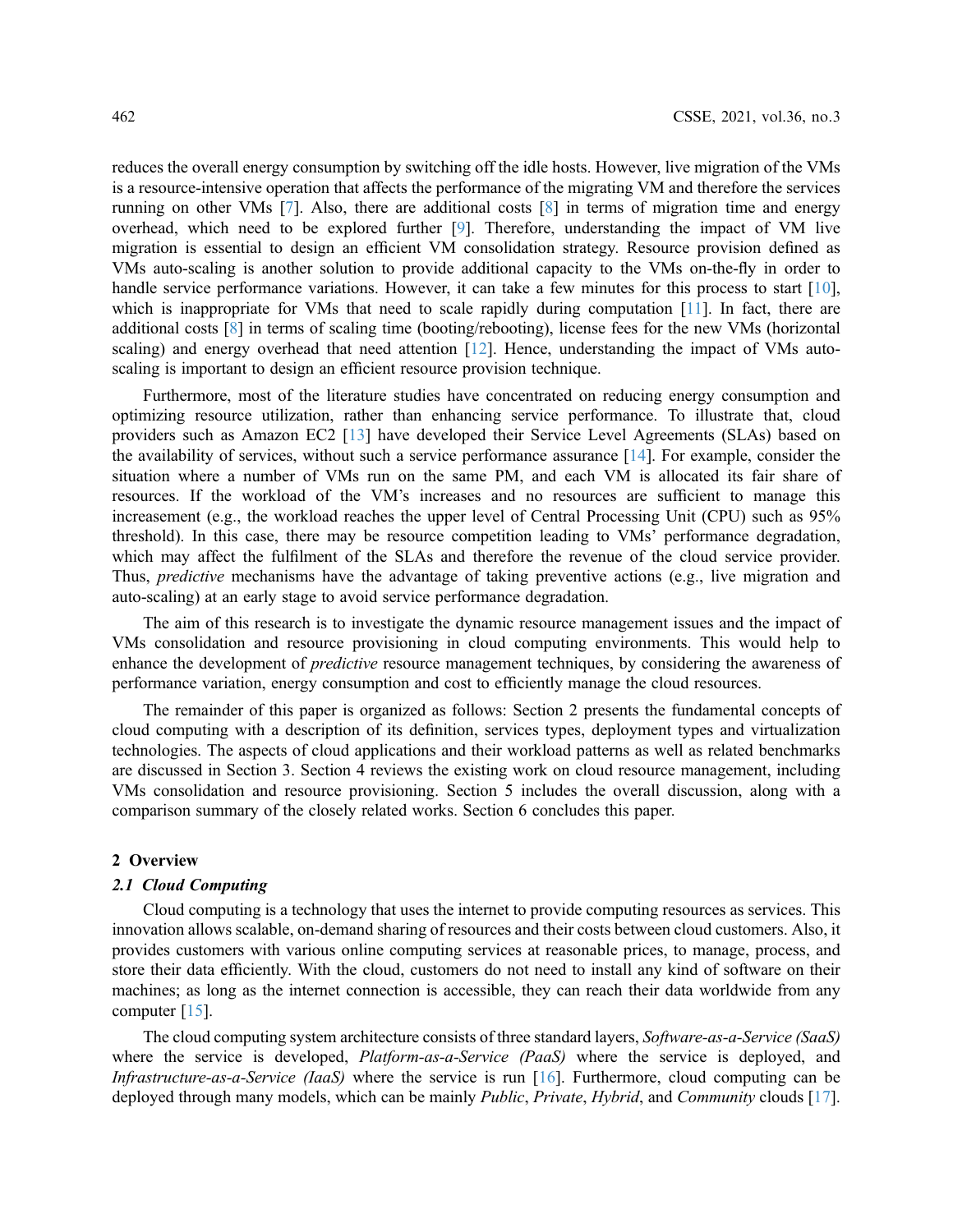#### 2.2 Virtualization

Virtualization is a key component of the cloud computing infrastructure and is defined as: "a technology that combines or divides computing resources to present one or many operating environments using methodologies like hardware and software partitioning or aggregation, partial or complete machine simulation, emulation, time-sharing, and many others"  $p.2$ , [\[18](#page-13-10)]. One of the main advantages of virtualization is to abstract the Physical Machines (PMs) hardware in order to provide Virtualized Machines (VMs) that can work in isolation and run different applications with different operating systems. By virtualization, the VMs can be consolidated to minimize the number of active PMs using (e.g., live migration), which would then reduce the power consumption as well as lowering the operational cost. Thus, virtualization adds an essential value to the cloud infrastructure by increasing the physical resource utilization, achieving significant energy savings and reducing the operational cost in cloud environments [\[19\]](#page-13-11).

# 2.3 Virtual Infrastructure Manager

Cloud infrastructure providers use Virtual Infrastructure Manager (VIM) to manage their physical resources in order to provide virtualized resources to meet their customers' service requirements. In order to build, deploy and manage cloud infrastructures, there are several open-source cloud management platforms available to manage virtualized infrastructures in clouds. Some examples of the major open source cloud platforms are OpenNebula [[20\]](#page-13-12), OpenStack [\[21](#page-13-13)] and CloudStack [\[22](#page-13-14)]. The following [Tab. 1](#page-2-0) summarizes some of the features of these VIMs.

<span id="page-2-0"></span>

| Functionality              | OpenNebula                                    | OpenStack                                          | CloudStack                                 |
|----------------------------|-----------------------------------------------|----------------------------------------------------|--------------------------------------------|
| Cloud<br>infrastructure    | Private, Public and<br>Hybrid Clouds          | Private, Public and Hybrid Clouds                  | Private, Public and Hybrid<br>Clouds       |
| Resource<br>abstraction    | Compute, Storage and<br>Network               | Compute, Storage and Network                       | Compute, Storage and Network               |
| Architecture               | Modular (third- party<br>component)           | Fragmented into many modules                       | Monolithic central controller              |
| Installation<br>difficulty | Easy (process-based<br>package installers)    | Difficult (many choices, not fully<br>automation)  | Medium (Few parts to install)              |
| Supported<br>hypervisors   | Xen, KVM, VMWare,<br>vCenter                  | Xen, KVM, VMware, HyperV,<br>vCenter, LXC, vSphere | Xen, KVM, VMWare, HyperV,<br>LXC, vSphere, |
| Administration Web UI, CLI |                                               | Web UI, CLI                                        | Web UI, CLI                                |
| User<br>management         | Yes                                           | Yes                                                | Yes                                        |
| Live migration Yes         |                                               | Yes                                                | Yes                                        |
| Load<br>balancing          | Yes                                           | Yes                                                | Yes                                        |
|                            | Fault-tolerance VM scheduling,<br>replication | VM scheduling, replication                         | VM scheduling, replication                 |
| High<br>availability       | Yes                                           | Yes                                                | Yes                                        |
| Security                   | User authentication                           | VPNs, firewall, user authentication,<br>others     | VPNs, firewall, user<br>management, others |
| Compatibility              | All Amazon interfaces                         | Amazon EC2, Amazon S3                              | Amazon EC2, Amazon S3                      |
| Extensibility              | Yes                                           | Yes                                                | Yes                                        |

Table 1: Comparison of open-source cloud platforms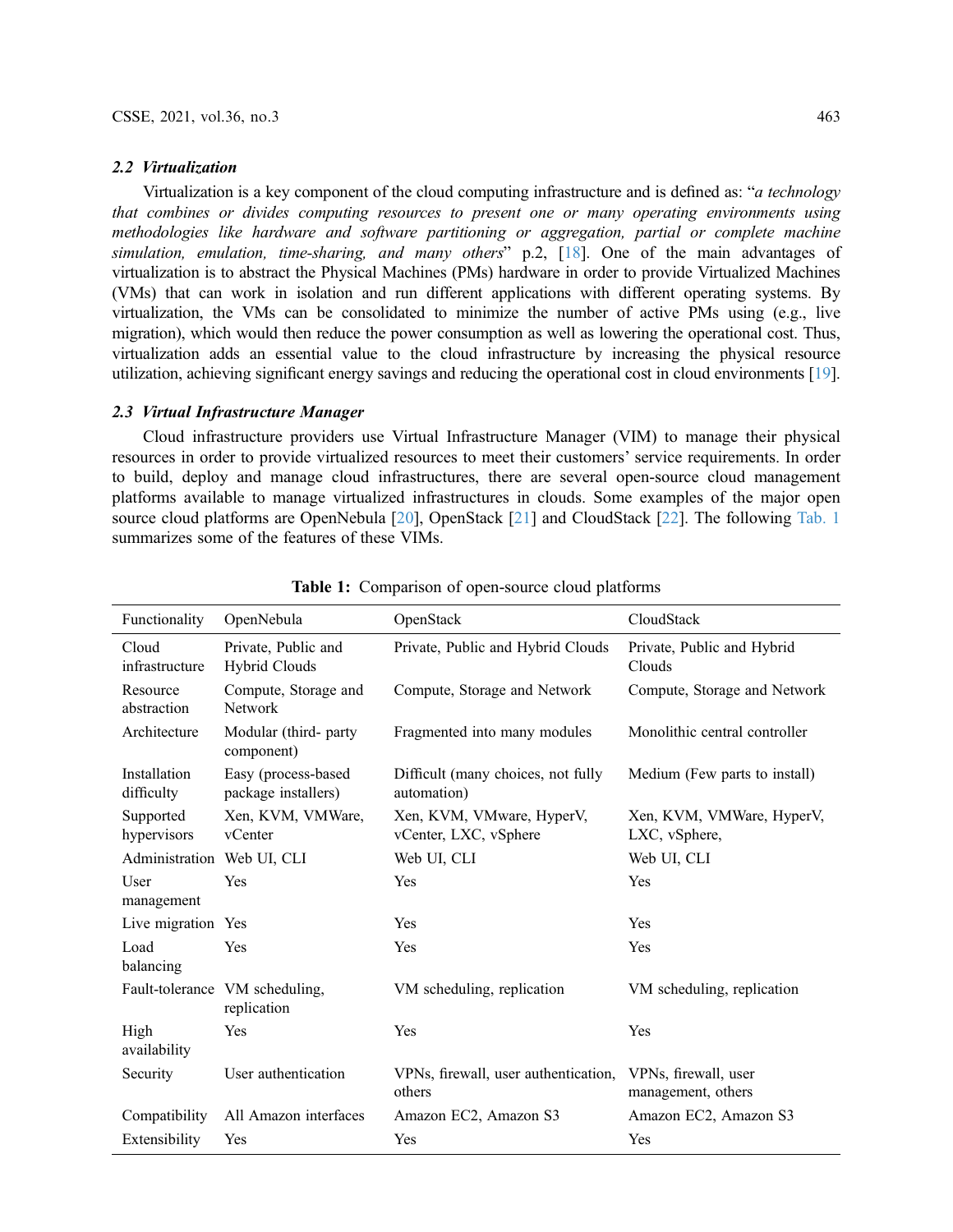OpenNebula, OpenStack and CloudStack have a common role in providing a platform for deploying, managing and provisioning (compute, storage and networking) resources through interfaces such as Web User Interface (Web UI) and Command Line Interface (CLI). However, there are some differences in terms of their architectures based on the configurations, settings and their deployment. For instance, OpenStack has many components to install, which may increase the complexity of installation and configuration as well as the management overhead [[23\]](#page-13-15). In order to avoid this, the OpenStack administrator has to only install the required components to meet the needs of their cloud deployment. In contrast, OpenNebula does not have such constraints as it provides centralized deployment and has a fine-grained core [[23\]](#page-13-15). In addition to OpenNebula, OpenStack and CloudStack, there are other VIMs available freely or commercially for the deployment and management of cloud infrastructures such as OpenQRM [\[24](#page-13-16)], Eucalyptus [[25\]](#page-13-17), Nimbus [[26\]](#page-13-18) and others more.

### 2.4 Hypervisors

Hypervisors-based virtualization abstracts the underlying physical hardware to provide isolated instances, called VMs, which can run their own operating system (guest-OS) [[27\]](#page-13-19). These VMs are managed by the hypervisor, which is also referred to the Virtual Machine Monitor or Manager (VMM) to control the number of resources allocated to each VM. The hypervisor sits between the physical hardware and OS, which is also responsible for creating, running, migrating, copying, and deleting the VMs [[27\]](#page-13-19). Further, hypervisors can be implemented in different ways such as full virtualization when the hypervisor runs on underlying physical OS and hardware virtualization when the hypervisor runs on underlying physical hardware. Some examples of hypervisors include Kernel-based Virtual Machine (KVM) [[28\]](#page-13-20), Xen [[29\]](#page-13-21), VMware [[30\]](#page-13-22) and Virtual Box [[31\]](#page-13-23).

# 2.5 Containers

Containers-based virtualization modifies the underlying host OS to provide isolated instances, called containers, that can run different applications by sharing the same host OS [[27\]](#page-13-19). Containers provide new ways for faster-running applications, developing, and shipping. It represents a light-weight alternative instance when compared to VM, thus, instead of building one application, developers can build a suite of components, called micro-services, which come together over the container [[32\]](#page-13-24). Most of cloud service providers have moved to *Docker* [[33\]](#page-13-25) such as Microsoft, Google and Amazon Web Services to provide the infrastructure that supports the container standard [\[34](#page-14-0)]. Containers are better suited to micro-services than VMs, they can start up and shut down more rapidly as well as their resources can be scaled independently. However, containers do not provide full isolation, which may cause security issues. Therefore, hypervisor-based is more appropriate than container-based virtualization in terms of isolation and security concern. Some examples of containers include Docker [\[33](#page-13-25)], Linux Containers (LXC) [[35\]](#page-14-1) and Warden Container [\[36](#page-14-2)].

## 3 Cloud Computing Applications

Cloud applications should be designed specifically with the support of a cloud computing architecture; thus, the applications need to break down into separate components to support the distribution among cloud resources. Also, the cloud applications should be designed to support scalability and elasticity, which allow dynamic reservation and release of the cloud resources to match the changes of the workloads.

#### 3.1 Workload Patterns

In cloud environments, different applications have different resource usage requirements. Cloud applications may also experience different patterns of workload depending on the customers' usage behaviors, and these patterns of workload consume power differently based on the services and resources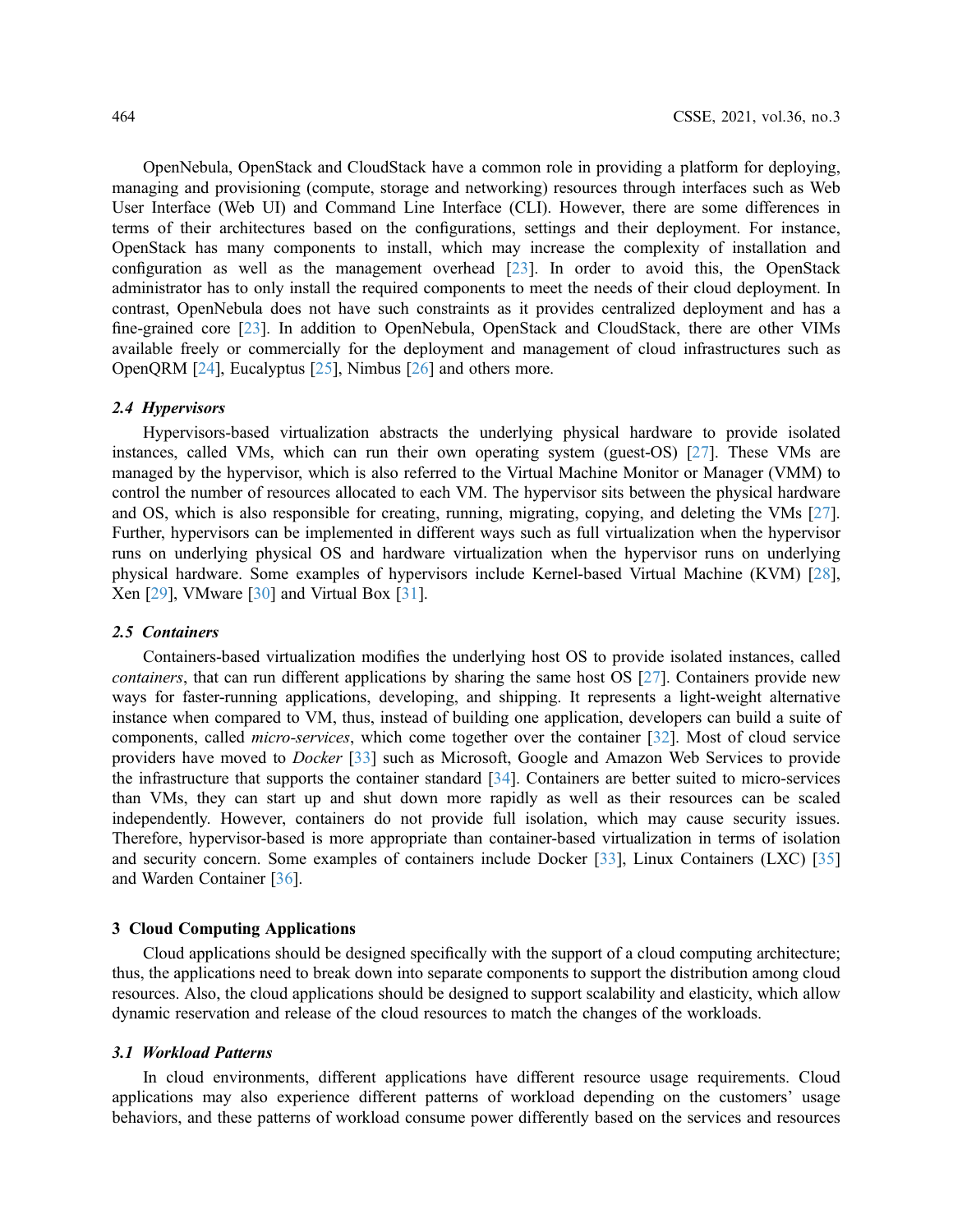they use. As indicated in Fehling et al. [[37\]](#page-14-3), the cloud workload patterns can be categorized as static workload, periodic workload, once-in-a-lifetime workload, unpredictable workload, and continuously changing workload.

<span id="page-4-0"></span>As depicted in [Fig. 1](#page-4-0), a static workload pattern occurs when an application is running continuously with the same and stable resource utilization over a period of time. Private websites and wikis are examples of such static workload. A *periodic workload pattern* can be experienced when an application is running with a repeated resource utilization peaks occurring over time intervals (e.g., seasonal changes). Examples of this type of workload include shopping websites during holiday periods, sporting events (Olympics) and traffic during rush hours.



**Figure 1:** Cloud application workload patterns [\[37](#page-14-3)]

Furthermore, when an application is running with stable resource utilization and peak once over time, it is considered *once-in-a-lifetime workload pattern*. Payroll, billing and backup applications are examples of once-in-a-lifetime tasks or jobs. An unpredicted workload pattern occurs when an application has a random peak (constantly fluctuating) of resource utilization over time. Unpredictable traffic and forecasting are examples of unpredicted workload. Finally, when the application is running with stable resource utilization and rapidly decreases or increases over time, it experiences a continuously changing workload pattern [\[37](#page-14-3)]. Examples of such type of workload include social networking (Facebook and Twitter), open-source downloads and Android applications.

As mentioned early, these types of application workload patterns can have a different impact on energy consumption based on the resources they consume.

# 3.2 Benchmarking

Benchmark suites are adopted to evaluate cloud services to support the configuration and adaptation of applications before they start utilizing cloud resources, such as VMs and containers. Benchmarking aims at defining and reproducing execution conditions for the target system (application, resource, service) to be evaluated [\[38](#page-14-4)]. It also provides a set of metrics in order to quantify the relative software and hardware performance, and understand how cloud application workloads behave as the underlying cloud resources are stretched and approach full capacity [[39\]](#page-14-5).

In this regard, the Standard Performance Evaluation Corporation (SPEC) [[40](#page-14-6)] launched a tool that provides a set of synthetic workloads, which exercises the CPU, memory and disk performance as well as tests the energy efficiency of a system at different load levels. Generally, this benchmark exerts graduated levels of load on a given machine, normally evaluating the energy consumption and performance of server hardware between (idle 0% and fully active 100%) load at 10% graduated load levels.

Similarly, a simple benchmarking tool for POSIX systems, called Stress-ng [[41\]](#page-14-7), has been designed as a workload generator. This tool has the capability to simulate a wide range of workload patterns such as static, periodic, continuously changing, and once-in-a-lifetime workload patterns. Further, the Stress-ng workload generator is able to simulate both single and multi-threaded applications, as well as test workloads that are resource-bound in many ways, e.g., applications that are both CPU and memory intensive.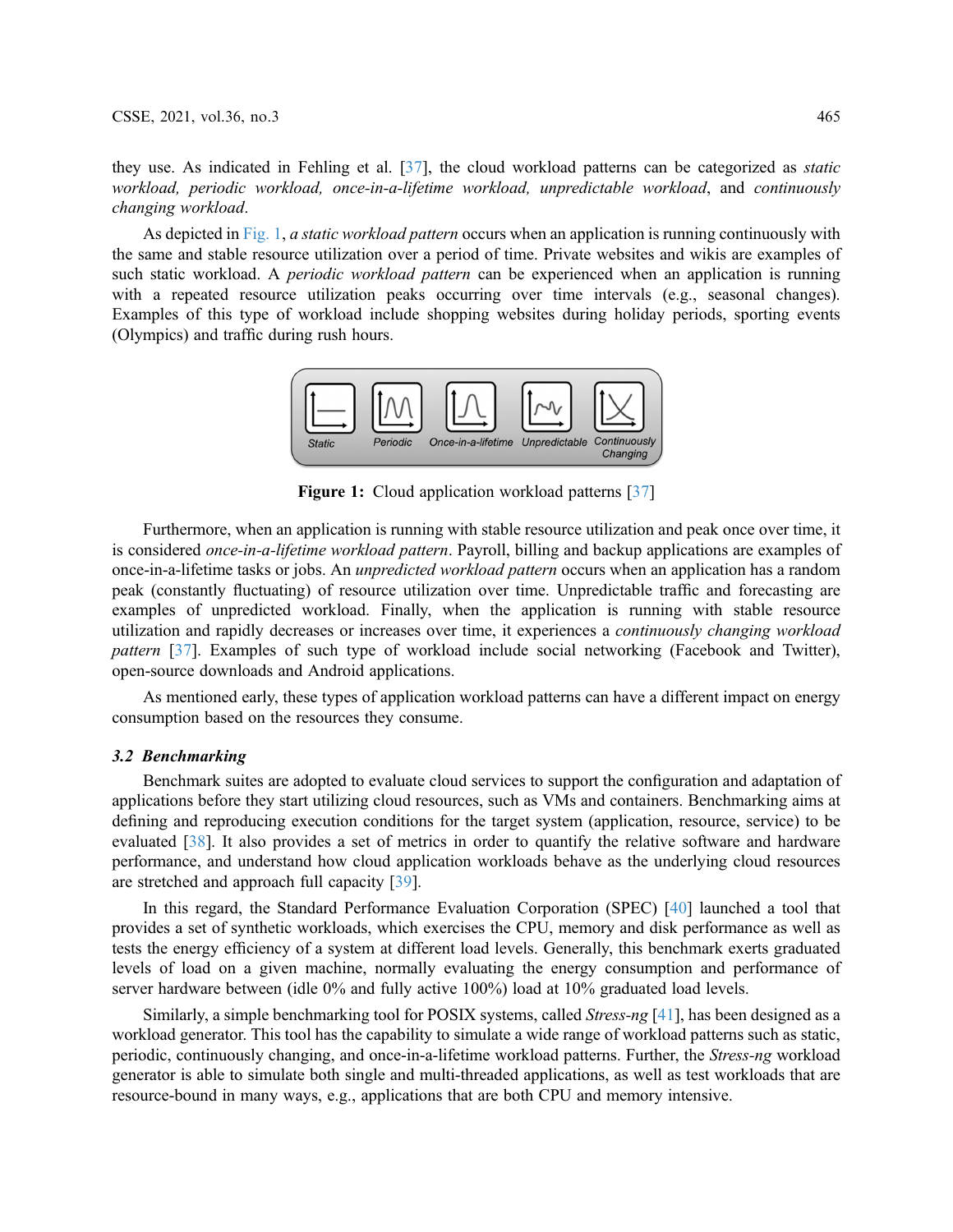# 4 Dynamic Resource Management in Cloud Computing

Resource management is one of the most important problems in cloud infrastructures, which can be expressed as a multi-objective problem since there are several conflicting objectives (e.g., maintain the performance, reduce energy and costs) that need to be optimized [\[9,](#page-13-1)[42\]](#page-14-8). Therefore, cloud service providers have applied dynamic resource management through VMs' consolidation and resource provisioning techniques in order to meet the performance requirements of applications, while minimizing the operation costs and energy consumptions in cloud data centers.

### 4.1 VM Consolidation

One of the benefits of virtualization is the VMs' consolidation strategy, which allows cloud service providers to migrate and reallocate the VMs from one host to another in order to increase resource utilization and reduce energy costs in cloud data centers. The aggregation of VMs through live migration, therefore, has a significant impact on energy efficiency by gathering several VMs into the minimum number of hosts and switching the idle hosts into a power-saving mode. However, VM consolidation is not a trivial task in case of unpredicted increases in demand, as it can result in generates unnecessary migrations, violations of the SLA and increases the operation cost due to the migration processes [[43\]](#page-14-9). Therefore, dynamic VMs consolidation requires an estimate of the workload demand in order to handle the fluctuating demands of cloud customers, efficiently manage cloud resources and avoid unnecessary migrations [\[44](#page-14-10)].

VM live migration acts as a backbone of the VM consolidation process, which can be defined as the capability of transferring a complete state of the VM (including CPU states, memory pages, storage and network connections) from the source host to the destination host, without any interruption in the service or application [\[45](#page-14-11)[,46](#page-14-12)]. There are two types of VM migration, which are currently used in cloud data centers, namely, post-copy and pre-copy migration.

- Post-copy: Transfers a VM's memory contents after its processor state has been sent to the destination host. However, this method can take a long migration time, which consumes the resources on both source and destination hosts due to the residual dependency. Also, it has some downtime initially, which makes the VM's service unavailable for a certain time period [[47\]](#page-14-13).
- $\bullet$  **Pre-copy**: First copies the memory state to the destination, through iterative phases, after which its processor state is transferred to the destination. In this way, the VM can be migrated from one host to another with a close to zero downtime [\[48](#page-14-14)].

Live migration efficiency of multiple VMs has been investigated in various research studies. For instance, Ye et al. [\[45](#page-14-11)] presented a live migration framework of multiple VMs based on different resource reservation mechanisms. This framework aims to improve migration efficiency by using parallel migration and workload-aware migration strategies. Experimental results show that the performance overheads of the live migration process are affected by workload types, memory size and the number of CPUs. Thus, parallel migration and workload-aware migration strategies can efficiently improve the performance of migrated VMs. However, the performance overhead incurred by concurrent VM migrations may increase the migration interference on the destination host.

Zhao et al. [[49\]](#page-14-15) presented a VM placement method based on VM service performance, which aims to address VMs performance degradation issue when placing the VMs. This method takes the applicationaware resource consumption characteristic into consideration to place the VMs on appropriate PMs in order to guarantee the VM performances and ensure customers' Quality of Experience (QoE). The proposed method is evaluated in a real cloud platform (OpenStack) using video streaming applications. The results show that the proposed method can minimize PM performance degradation and guarantee the VM performance compared to other methods. However, their approach only focuses on the resource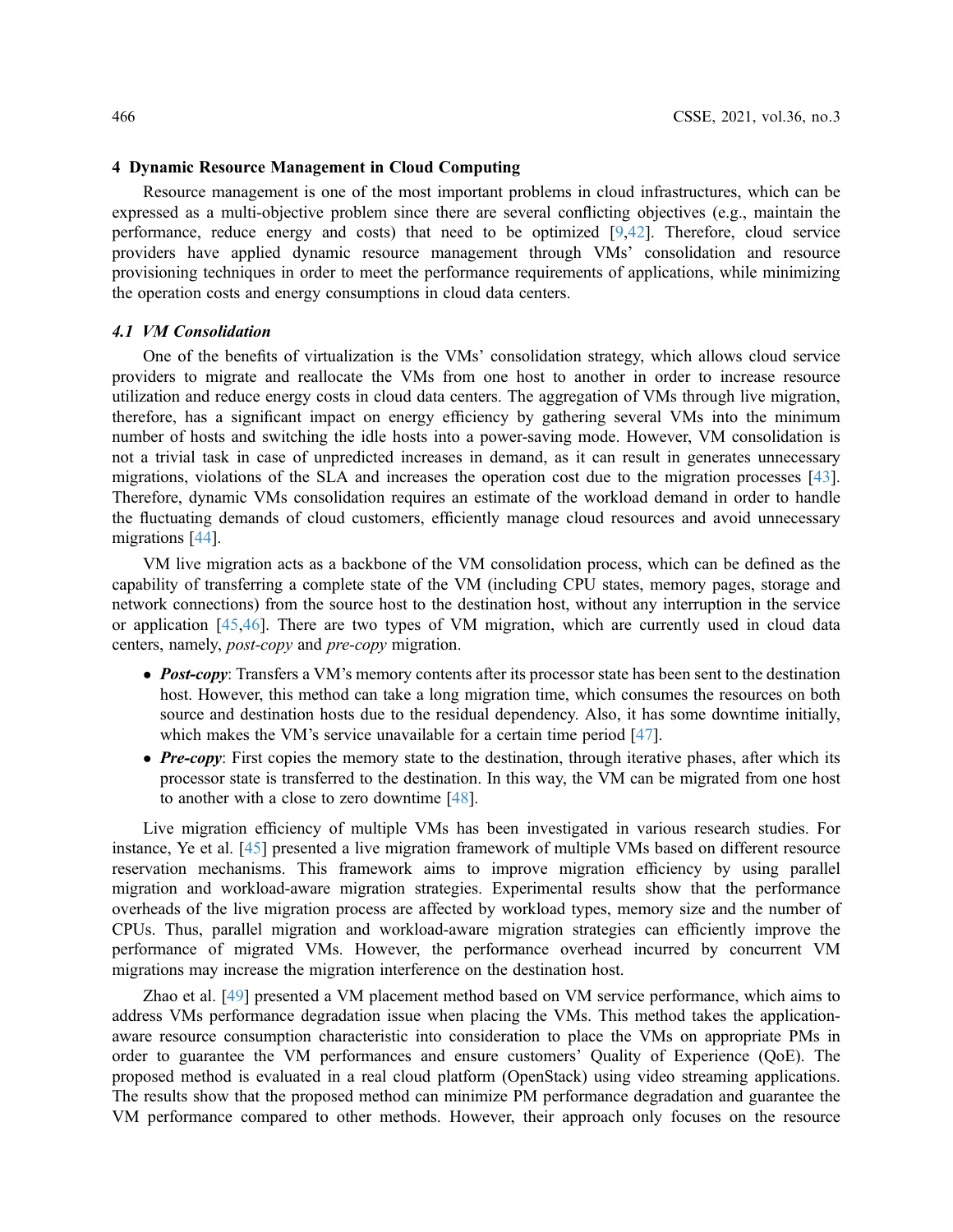consumption characteristic when performing VMs placement and does it not take the power consumption of the PMs and VMs into account.

Moreover, Ferreto et al. [\[50\]](#page-14-16) proposed an approach called dynamic consolidation with migration control, which aims to reduce the number of VM migrations and the number of active hosts using linear programming formulation. This approach gives a higher priority to migrate VMs with variable workload instead of the VMs with a stable workload in order to reduce the number of migrations and required hosts with a minimal SLA violation. They compared the proposed approach with static and dynamic consolidation approaches using TU-Berlin and Google data center workloads. The evaluation results demonstrate that the suggested approach performs well in terms of the number of PMs used and VMs migrated. However, this approach does not take into account VMs power consumption and migration costs when consolidating the VMs.

Farahnakian et al. [[46\]](#page-14-12) presented a modified approach of Best Fit Decreasing (BFD) algorithm, named a Utilization Prediction-aware Best Fit Decreasing (UP-BFD) algorithm. This approach employed a utilization prediction model to eliminate unnecessary VM migrations and reduce SLA violations using K-Nearest Neighbor Regression (K-NNR) model. The prediction model is trained by generating historical data based on different types of workloads developed in the CloudSim. This approach also considers both the current and future utilization of resources in order to perform VM consolidation based on the hosts CPU and memory utilization thresholds. Although this work focuses on reducing PMs energy consumption, the number of VM migrations and SLA violations, they do not consider the impact of energy consumption that occurs by VMs live migration decisions in their approach.

Further, Beloglazov et al. [[51\]](#page-14-17) addressed the problem of VMs consolidations under Quality of Service (QoS) constraints in cloud data centers. They employed the Markov chain model and the control algorithm to detect the overloaded hosts and then migrate some VMs in order to achieve a specified QoS goal. This dynamic VMs consolidation aims to improve the PMs resource utilization (particularly CPU utilization) for stationary workloads, which also can be applied for non-stationary workloads using the Multisize Sliding Window workload estimation technique. Simulation results using workload traces on PlanetLab servers demonstrate that the introduced method outperforms the benchmark methods while meeting the QoS goal. However, this method focused on improving the performance of cloud applications by reducing the number of overloaded hosts, but without explicitly considering energy and cost of VMs migrations, as a part of VMs consolidation decision criterion.

Xu et al. [[52\]](#page-14-18) proposed a lightweight interference-aware VM live migration strategy, called iAware. It focuses on the performance of VMs during and after live migration, considering the interference of the migration process on both source and destination PMs. The iAware jointly estimates, analyses and minimizes both the migration time and co-location interference among VM's based on a multi-resource demand and supply estimation model. The experiments are conducted in a real cloud environment with different workloads using a Xen hypervisor cluster platform. The results are compared with traditional interference-unaware algorithms and show that the iAware can estimate VM performance interference during live migration and meet the SLA requirements. However, their work does not consider the energy consumption overhead of VMs migrations.

Beloglazov et al. [\[53](#page-14-19)] presented an energy efficient resource management policy for cloud data centers. The proposed method mainly focuses on dynamic re-allocation of VMs using live migration in order to minimize the energy consumption, while maintaining the QoS requirements. They evaluated the proposed method using a CloudSim and the results show a reduction of energy consumption in a cloud data center. However, the proposed method does not show the effectiveness of the heterogeneity of the PMs in terms of energy efficient when performing the live migration of the VMs.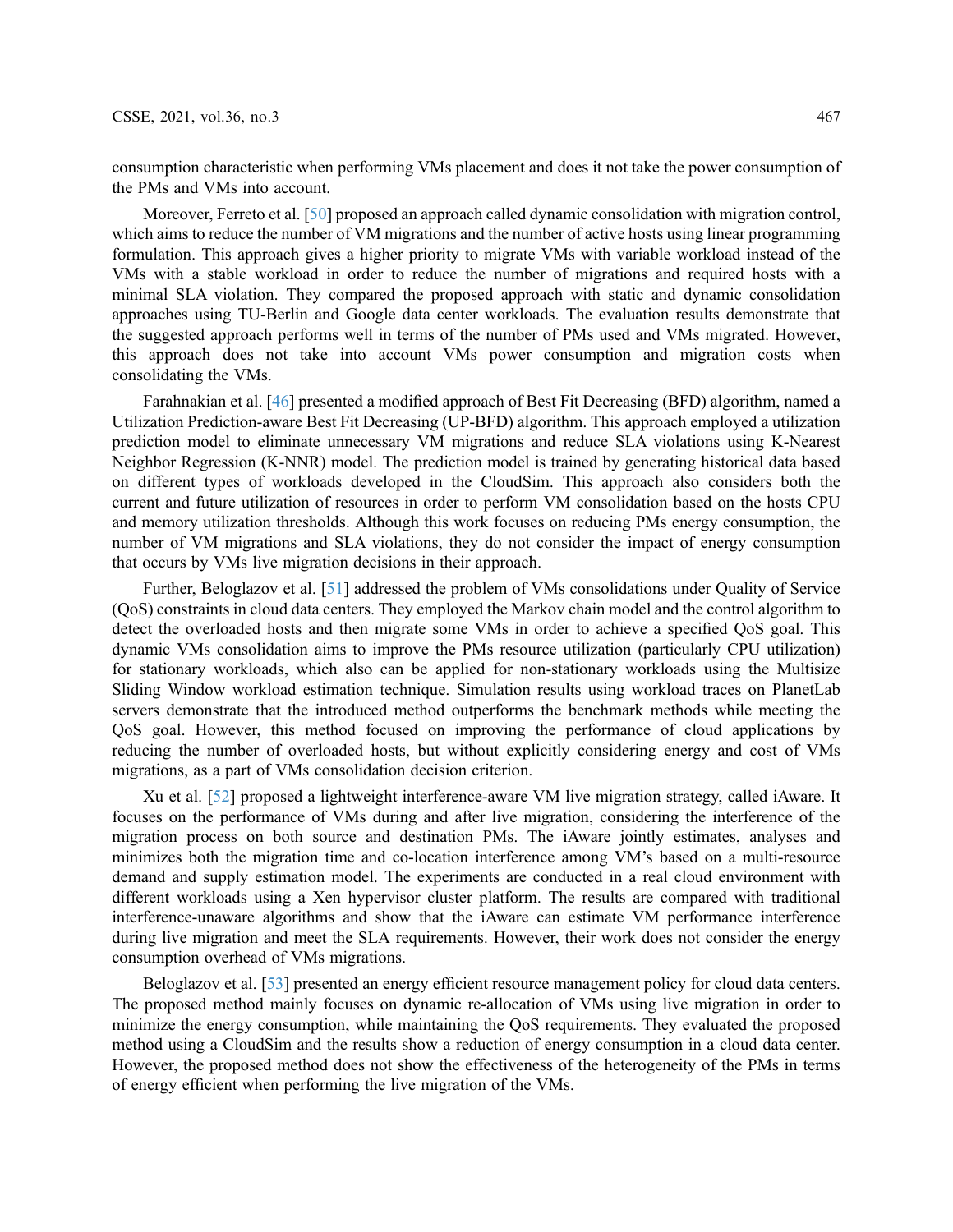Furthermore, Beloglazov et al. [\[54](#page-14-20)] presented an energy-aware VM consolidation policies to optimize the resources utilization and energy efficiency in a cloud data center. In this approach, the VMs are migrated from one host to another in order to increase the overall servers' utilization and reduce infrastructure costs (energy costs) by switching off the idle hosts. Thus, upper and lower CPU utilization thresholds for each host are set along with several VM selection policies, in order to identify from which host the selected VMs should be migrated. The experiment results conducted in the CloudSim show that this approach leads to an improvement of energy efficiency in cloud data centers. Likewise, Farahnakian et al. [\[42](#page-14-8)] proposed a Self-Adaptive Resource Management System (SARMS) for efficient resource management in cloud infrastructure. The SARMS provides an adaptive utilization threshold (CPU and memory) mechanism to dynamically identify the overloaded and underloaded PMs. This system has two steps, migration of VMs from the overloaded PMs to prevent SLA violations, and consolidation of VMs into a minimum number of active PMs in order to reduce energy consumption. They evaluated the proposed system using the CloudSim based on real workloads from Google and PlanetLab. The obtained results show that the SARMS can achieve performance requirements, while reducing PMs energy consumption and the number of VM migrations. Nevertheless, these approaches do not consider the energy consumption overhead and the costs of VMs consolidation.

Beloglazov et al. [[55\]](#page-15-0) proposed a technique for dynamic VM consolidation based on CPU utilization thresholds. This technique focuses on cloud resource management strategies (e.g., VM migration) with the aim to optimize resource usage and reduce energy consumption, while maintaining the SLAs. It can be achieved by migrating the VMs from the underloaded hosts in order to reduce the number of active hosts and saving energy. To re-allocate the VMs, a Modified Best Fit Decreasing (MBFD) algorithm is used to sort the selected hosts based on their CPU utilization and energy efficiency. They evaluated the proposed technique through simulations with different types of workloads using PlanetLab servers. The results show that this technique outperforms other migration policies in terms of the number of VM migrations and SLA violation, while showing a similar level of energy consumption. However, the proposed technique lacks to consider the actual cost and power consumption caused by VMs consolidation.

Also, Malekloo et al. [\[56](#page-15-1)] introduced a Multi-objective Ant Colony Optimization (MACO) approach for VMs placement and consolidation algorithms. In this regard, the VMs' placement algorithm aims to minimize energy consumption, CPU resource wastage and communication cost. While, the VM consolidation algorithm aims to reduce SLA violations, VMs migration and the number of active PMs. They evaluated the proposed approach using the CloudSim based on eight performance metrics. The results show that this approach outperforms the other approaches in terms of achieving the balance between energy consumption, system performance and QoS requirements. Yet, this approach focused on minimizing PMs energy consumption without taking into consideration the energy consumption incurred by VMs consolidation.

Zhou et al. [[57\]](#page-15-2) proposed an adaptive strategy for energy and performance efficient VM consolidation, called (DADTA). The DADTA strategy aims to minimize energy consumption while satisfying the SLAs in the cloud data center. They applied a specific adjustment of thresholds to adapt the dynamic workload changes and then performed VM consolidation by using the DADTA in order to improve the overall optimization. To evaluate the proposed strategy, a modified prediction model conducted on the CloudSim is used to deal with the time-series data obtained from the Google cluster workload trace, and the findings show that the proposed DADTA outperforms other benchmarks in terms of minimizing the PMs energy consumption and SLA violations. In their work, the consolidated VMs are homogeneous and only considers PMs power consumption.

Moreover, Beloglazov et al. [[43\]](#page-14-9) presented adaptive algorithms for dynamic VM consolidation based on a statistical analysis of historical workload data. Statistical models are used to calculate the upper and lower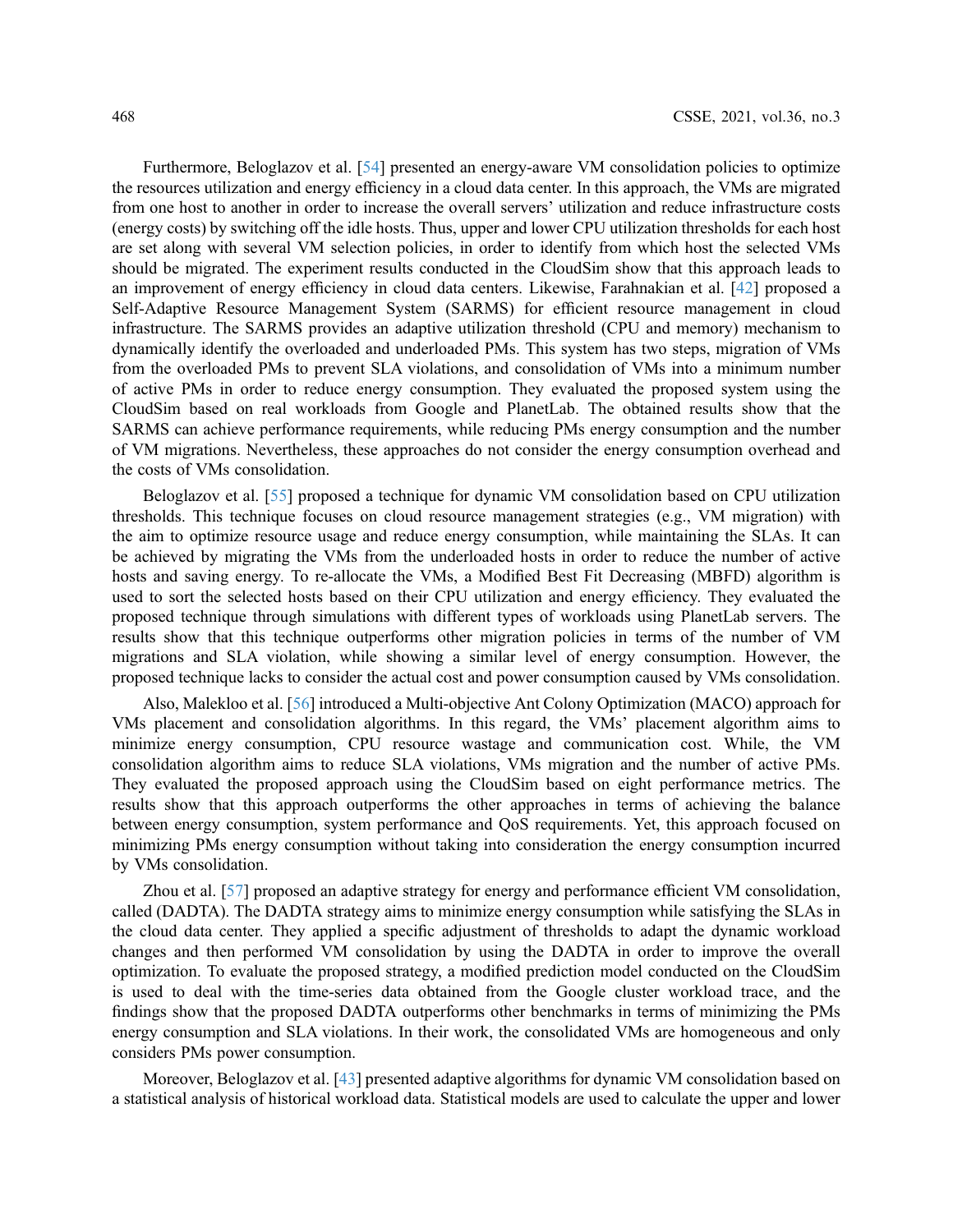CPU utilization thresholds of each host. If the host is determined to be overloaded, one or more VMs are selected to be migrated from the host to another suitable one in order to optimize the resource usage and maintain a high level of SLAs. On the other hand, if the host is determined as underloaded, all hosted VMs are selected to be migrated from the host and switch it to the sleep mode in order to reduce the energy consumption. They evaluated the proposed algorithms through the CloudSim using workload traces from PlanetLab, considering the heterogeneity of PMs and VMs. The results of the experiments show that the proposed algorithms outperform other dynamic VM consolidation algorithms in terms of the level of SLA violations and the number of VM migrations. However, this work only considers PMs energy consumption and does not refer to VMs energy consumption.

Verma et al. [[58\]](#page-15-3) emphasized the importance of taking migration cost into account for a fine-grain VM consolidation strategy. Therefore, Zakarya et al. [[59](#page-15-4)] proposed a VM consolidation technique, named a Consolidation with Migration Cost Recovery (CMCR). This technique aims to explore the ability of the VMs to recover their migration costs. In order to achieve that, the VMs should firstly be migrated to an energy efficient host and then continue to run them for a certain period of time. A linear power model is used to identify the power consumption for the target host in order to check the ability of the VMs to recover their migration costs. They evaluated the CMCR through CloudSim using real workload traces from a Google cluster. The results show that by using the CMCR the majority of the migrated VMs can recover their migration cost. However, their work is applicable only to the hosts that follow a linear power model and does not consider the heterogeneity of PMs or VMs. Similarly, Verma et al. [[58\]](#page-15-3) introduced a power-aware application placement framework for virtualized server clusters, called pMapper, which dynamically places the VMs to minimize the power consumption and the migration cost, while meeting the performance requirements. In their framework, they have extended the First Fit Decreasing (FFD) heuristic algorithm in order to migrate the VMs to suitable hosts. This is aimed to minimize the data center's energy consumption by reducing the number of active hosts, while taking into account the VMs migration cost. They have implemented the pMapper framework on IBM testbed with heterogeneous hosts using a set of benchmark applications. The results show that the pMapper outperforms other power unaware algorithms in terms of minimizing the PMs power consumption and VMs migration costs, while meeting the application performance guarantees. However, their framework does not provide any information regarding the migration costs calculation.

#### 4.2 Resource Provisioning

Cloud service providers support an on-demand resource provisioning model, called auto-scaling, which provides additional resources requested by applications using vertical and horizontal scaling techniques. Generally, the auto-scaling can be defined as the ability of a system or users to add and remove resources (such as CPU, memory), which is beneficial for adapting to workload variations and ensuring consistent performance with lower costs [[8](#page-13-0)[,12](#page-13-4)]. Cloud providers such as Amazon Web Services (AWS) [[60\]](#page-15-5) offer this service.

Auto-scaling is a dynamic property for cloud computing, and it comes in two types, namely, vertical and horizontal scaling. The vertical scaling is used to add or release virtual resources dynamically (e.g., virtual CPUs and memory) inside the VMs, whereas horizontal scaling is used to create or delete VMs, all of which were based on application requirements. However, the latter mechanism may take a few minutes to initiate [[10](#page-13-2)[,61](#page-15-6)–[63\]](#page-15-7), which may be unsuitable for VMs that need to rapidly scale during the computation [\[11,](#page-13-3)[64\]](#page-15-8).

To achieve the scalability of cloud resources a combination of these two scaling techniques can help to find an optimal scaling strategy [\[63](#page-15-7)]. However, most of the vertical and horizontal scaling approaches are reactive methods which happen after detecting there are not enough resources for an application [\[64](#page-15-8),[65\]](#page-15-9). Thus, it is desirable if the methods can be scaled earlier than the time when the workload actually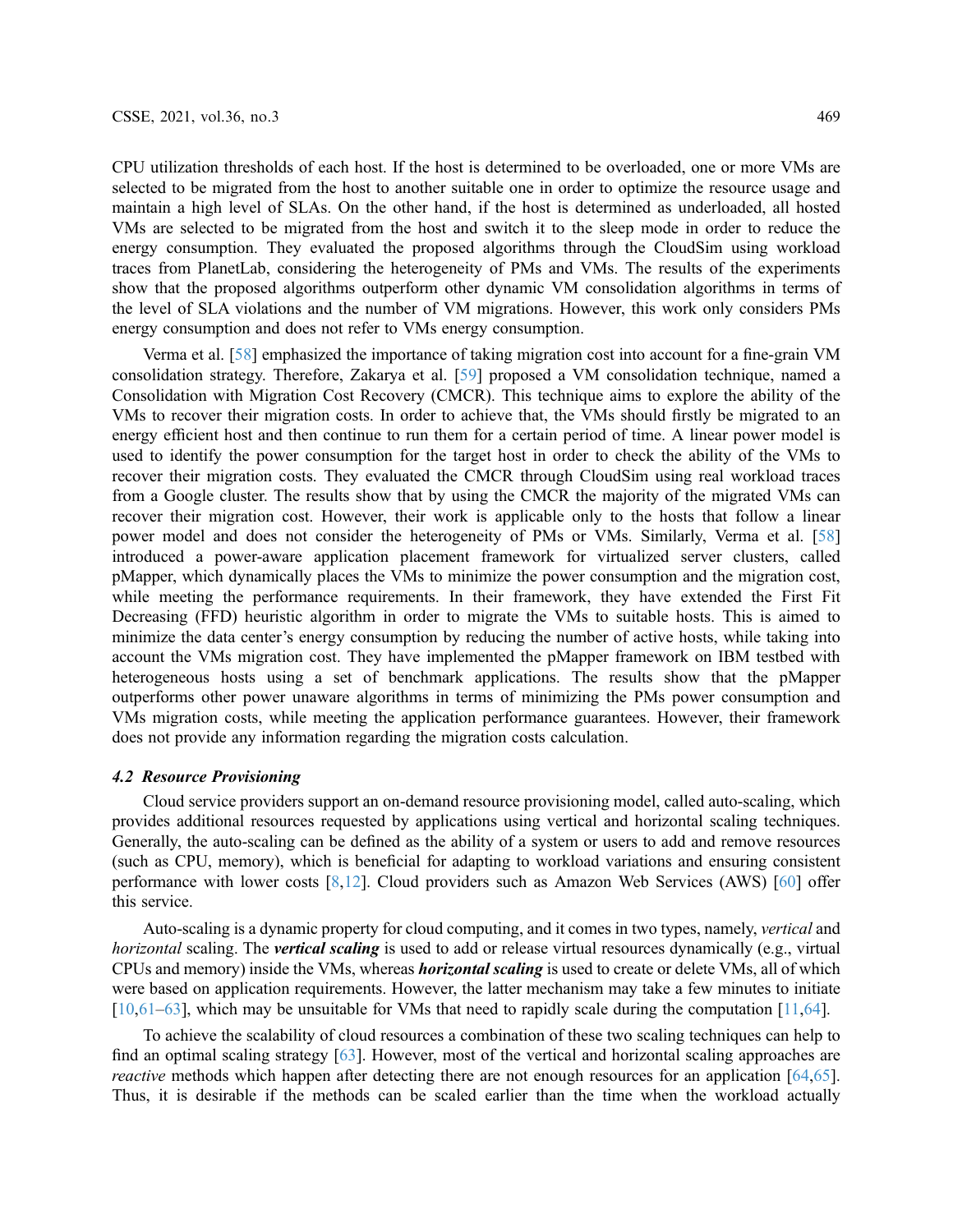increases. This can be achieved by using *proactive* methods that can predict workloads of applications and scale the resources commensurate with the predicted workload.

A number of solutions have been proposed to support resource elasticity for cloud applications. For example, Ficco et al. [[9](#page-13-1)] presented a new approach for managing elastic resources reallocation in cloud infrastructures using the coral-reefs algorithm and game theory optimization. This approach uses a multiobjective optimization to maintain customers SLAs, minimize resource consumption and cost during the auto-scaling and migration processes. In their work, the coral-reefs algorithm is used to model the elasticity of cloud resources, whereas the game theory is used to optimize the aims of the service provider expressed through resource reallocation strategies with respect to the customer's requirements. The experimental results show that the combination of coral-reefs algorithm and game theory optimization achieves the elasticity of cloud resources and leads to significant performance improvements. However, the energy-related cost when performing the auto-scaling and migration is not considered in their approach.

Likewise, Tighe et al. [[66](#page-15-10)[,67](#page-15-11)] developed a rule-based approach that combines the auto-scaling of applications with dynamic VM allocation to match current workload demands and maintain SLA achievement. In their approach, vertical scaling is performed to scale up and down the VMs according to their resource requirements to run applications, as well as the VMs are consolidated into a minimal number of PMs using live migrations in order to switch off the idle PMs and saving energy costs. As shown on their simulation results, they argued that their combined approach can achieve better application performance with a reduction in VM live migrations compared to the independent approaches. However, their approach only considers the vertical scaling of the scaled resources and do not consider the prediction of these resources. In addition, the costs of the scaled resources are not considered.

Dawoud et al. [[68\]](#page-15-12) proposed a dynamic resource provisioning approach that aims to allocate the minimum resources required to handle the future workload demands while maintaining the Service Level Objectives (SLOs). Their approach includes three controllers for CPU, memory, and application to guarantee efficient resource allocation and optimize the application performance. A linear prediction model is used to predict the future resource requirements for efficient allocation and correspond with the workload demands. They have evaluated the proposed approach using the Xen hypervisor with a synthetic workload, and the results show that their controllers are capable to horizontally scale the VMs to correspond with the workload demands while mitigating the SLO violation. However, their approach only considers the horizontal scaling to cope with VMs workload demands without considering the vertical scaling technique. Also, the energy consumption of provisioned resources is not considered.

Moreover, Meng et al. [[69\]](#page-15-13) proposed a joint-VM provisioning approach that estimates the VMs capacity needs through statistical multiplexing principles based on their workload patterns. The main idea of this approach is to borrow unused resources from low utilized VMs and reallocated these resources to the VMs with high utilization in order to achieve the application performance requirements. The proposed approach is evaluated based on data collected from commercial data centers using simulations. The results demonstrate that the proposed joint-VM provisioning approach has improved the overall resource utilization by 45% compared to the individual-VM provisioning approaches.

Also, Gandhi et al. [[12\]](#page-13-4) investigated the impact of resource auto-scaling on cost, performance and provisioning times for cloud applications. They employed the Amdahl's Law formula to model service time scaling, the queueing-theoretic concepts to model performance scaling, and a Kalman filtering approach to estimate the performance model parameters. They implemented their approach on OpenStack and the results show the ability of the proposed approach to determining the most cost-effective scaling option for a given workload, considering both horizontal and vertical scaling. However, this approach does not consider the prediction of resource requirements and their energy consumption when performing the scaling decisions.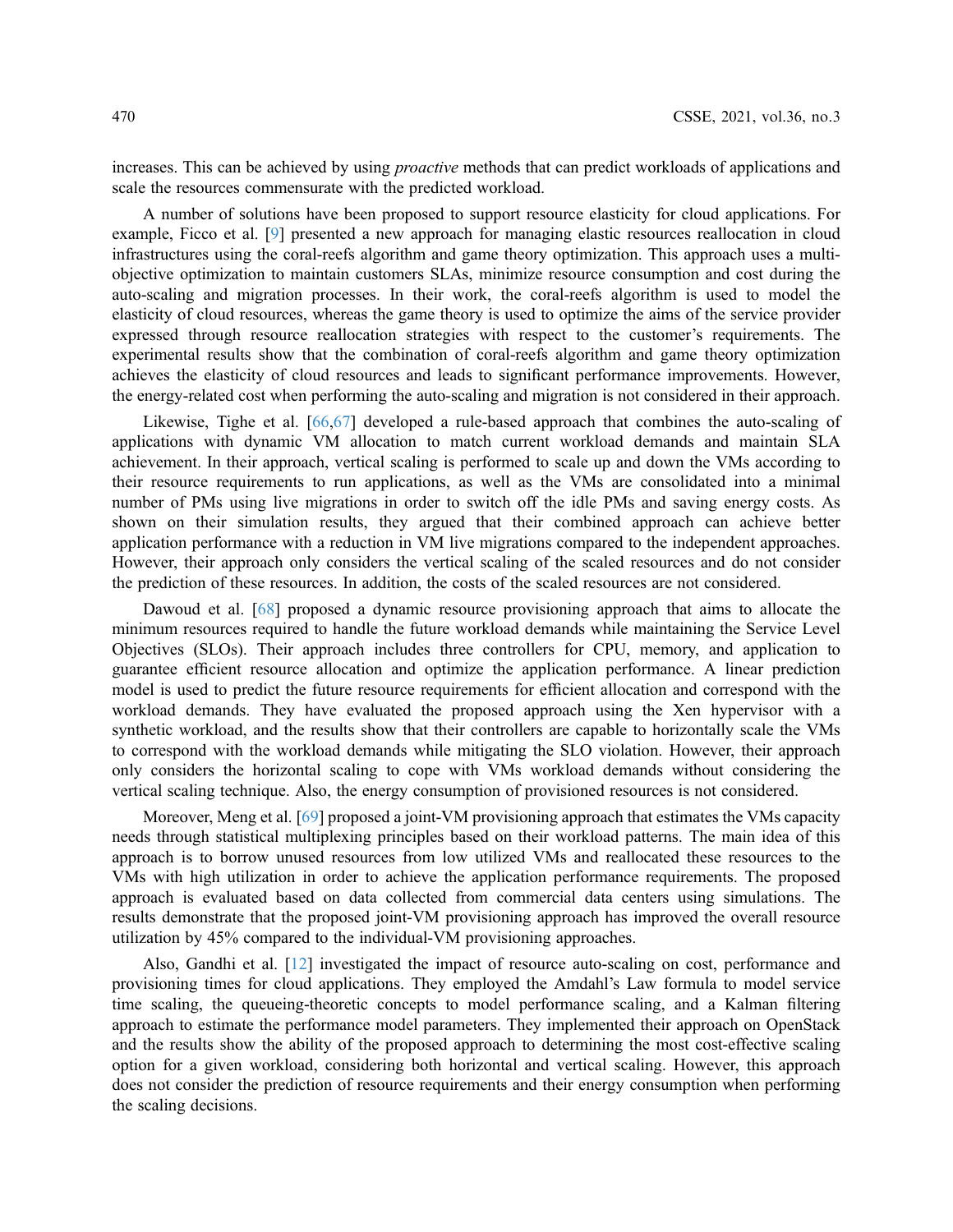Dutta et al. [[8](#page-13-0)] presented an automatic scaling framework called (SmartScale), which uses a combination of horizontal and vertical scaling in order to optimize the resource usage and the reconfiguration cost incurred due to scaling. The SmartScale is a proactive technique that used a polynomial regression in order to estimate the resource requirements to perform the scaling decisions for the next time interval. They evaluated their framework using a real cloud testbed and the results show that the SmartScale can scale the required resources to run applications with the lowest reconfiguration cost. However, this framework does not consider the power consumption of required resources incurred due to scaling decisions.

## 5 Overall Discussion

Cloud resource management has the ability to adapt VMs' consolidation and resource provisioning in order to meet the performance requirements of applications, minimize the operation costs and energy consumptions in cloud data centers.

Section 4 has reviewed the related work on VMs' consolidation and resource provisioning mechanisms in cloud environments.

In terms of VMs consolidation, a commonly known NP-hard optimization problem is closely related to it, where the most important objectives are minimizing resource usage and energy consumption, while satisfying the SLAs. As discussed in Section 4.1, the work in Ye et al. [\[45](#page-14-11)[,49,](#page-14-15)[52\]](#page-14-18) aimed to improve the VMs performance during the migration process, considering the application-aware resource consumption characteristic, but their models only focused on the resource consumption and do not consider the energy consumption overhead of VMs migrations. Moreover, the work presented in Farahnakian et al. [[42](#page-14-8)[,43](#page-14-9),[53](#page-14-19)–[56](#page-15-1)] mainly focused on dynamic re-allocation of VMs using live migration to increase the overall servers' utilization and minimize the energy consumption, while maintaining the required QoS. Yet, these approaches focused on minimizing PMs energy consumption without taking into consideration the energy consumption incurred by VMs consolidation. Also, the work presented in Verma et al. [[58,](#page-15-3)[59\]](#page-15-4) have addressed the issue with migration cost, considering the energy consumption at both PMs and VMs levels. Though there are still limited as the model in Verma et al. [[58\]](#page-15-3) does not provide any information regarding the migration cost calculation, whereas, the work in Zakarya et al. [\[59](#page-15-4)] is only applicable to the hosts that follow a linear power model and does not consider the heterogeneity of PMs or VMs. Further, the work presented in Farahnakian et al. [[46,](#page-14-12)[51](#page-14-17)[,57](#page-15-2)] employed workload prediction models based on historical data to eliminate unnecessary VM migrations, minimize energy consumption and SLA violations. These models focused on improving the performance of cloud applications by reducing the number of overloaded hosts, but without explicitly considering energy and cost of VMs migrations, as a part of VMs consolidation decision criterion.

In terms of VMs resource provisioning, a fine-grained resource provisioning while ensuring the performance and the SLAs for applications are required, which makes finding the optimal and efficient scaling option a very challenging problem. In Section 4.2, the work in Gandhi et al. [[12\]](#page-13-4) investigated the impact of resource auto-scaling on cost, performance, and provisioning times in order to determine the most cost-effective scaling option for cloud applications. Further, the work presented in Ficco et al. [[9](#page-13-1),[66](#page-15-10)[,67](#page-15-11)] combined the auto-scaling of applications with dynamic VM allocation to match current workload demands and maintain SLA achievement. However, the energy consumption related to the auto-scaling and migration decisions is not considered in their approaches. Moreover, the work presented in Dawoud et al. [[8](#page-13-0)[,68,](#page-15-12)[69\]](#page-15-13) considered the prediction of resources provisioning to handle the future workload demand while maintaining the SLOs, but these approaches do not consider the power consumption of required resources incurred due to scaling decisions.

Thus, there is still a need for predictive modelling that dynamically supports VMs live migration and auto-scaling decisions, considering the trade-off between cost, power consumption, and performance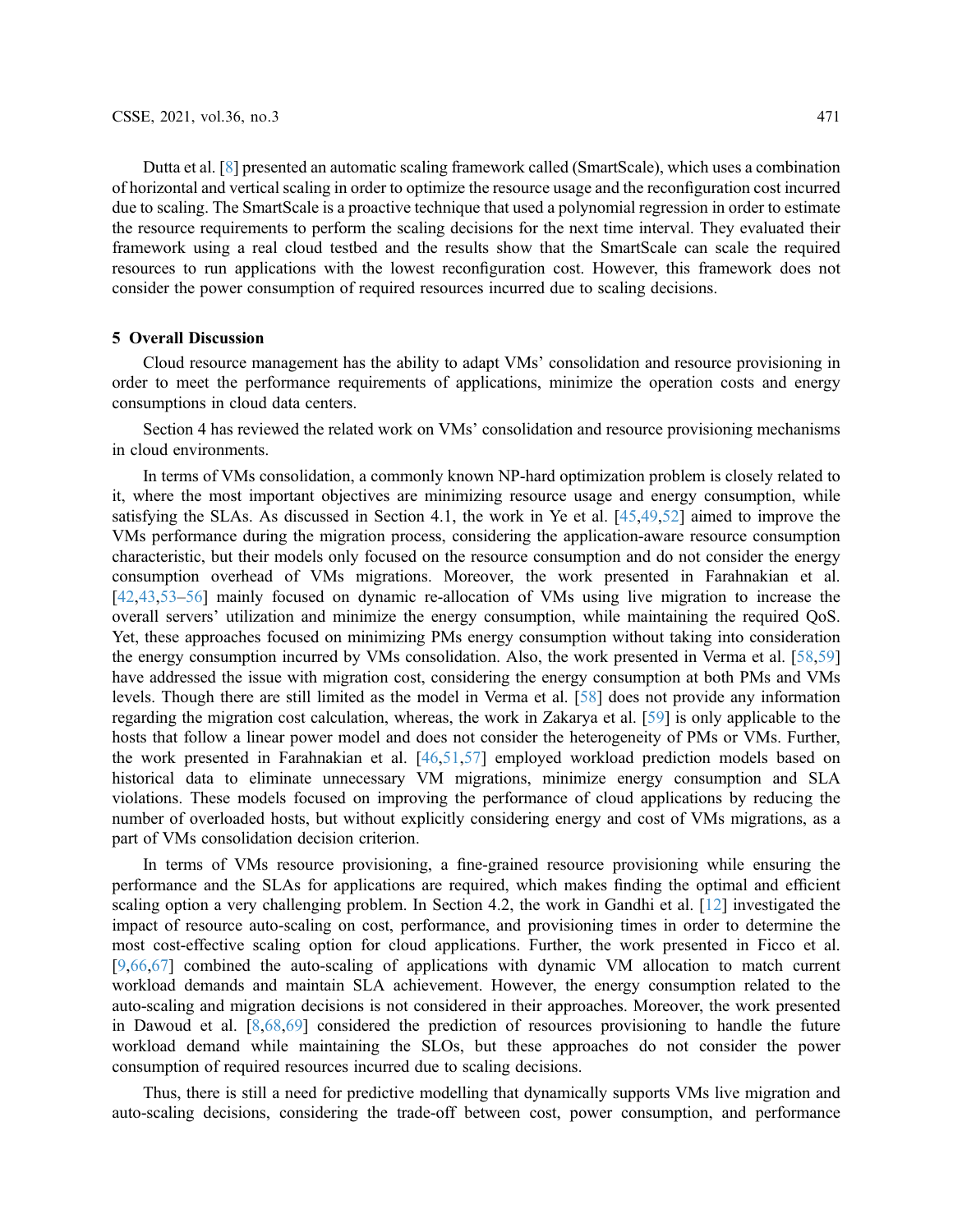during service operation, which can help cloud providers to make better use of their infrastructures and efficiently manage cloud resources [\[70](#page-15-14),[71\]](#page-15-15).

The following [Tab. 2](#page-11-0) provides a comparison summary of the closely related works on VMs' consolidation and resource provisioning that considers the workload, energy consumption and cost in cloud environments, followed by a comparison summary of the closely related works on the prediction of these mechanisms, as shown in [Tab. 3.](#page-11-1)

<span id="page-11-0"></span>

| Criteria           | Workload consideration                           |                             |                             | Energy consumption consideration | Cost consideration       |            |
|--------------------|--------------------------------------------------|-----------------------------|-----------------------------|----------------------------------|--------------------------|------------|
| by                 | PMs level<br>VMs level<br>PMs level<br>VMs level |                             |                             | Cost of<br>migration             | Cost of<br>scaling       |            |
| [45]               | Homogeneous<br>PMs only                          | Homogeneous<br>VMs only     | Not considered              | Not considered                   | <b>Not</b><br>considered |            |
| $[49]$             | Heterogeneous<br><b>PMs</b>                      | Heterogeneous<br><b>VMs</b> | Not considered              | Not considered                   | Not<br>considered        |            |
| $\left[52\right]$  | Homogeneous<br>PMs only                          | Heterogeneous<br><b>VMs</b> | Homogeneous<br>PMs only     | Not considered                   | Not<br>considered        |            |
| [53, 54, 56]       | Heterogeneous<br><b>PMs</b>                      | Not considered              | Heterogeneous<br><b>PMs</b> | Not considered                   | <b>Not</b><br>considered |            |
| [42]               | Heterogeneous<br>PMs                             | Heterogeneous<br>VMs        | Heterogeneous<br>PMs        | Not considered                   | Not<br>considered        |            |
| [43, 55]           | Heterogeneous<br><b>PMs</b>                      | Not considered              | Heterogeneous<br>PMs        | Not considered                   | Considered               |            |
| $\left[59\right]$  | Homogeneous<br>PMs only                          | Homogeneous<br>VMs only     | Homogeneous<br>PMs only     | Homogeneous<br>VMs only          | Considered               |            |
| $\lceil 58 \rceil$ | Heterogeneous<br><b>PMs</b>                      | Heterogeneous<br><b>VMs</b> | Heterogeneous<br>PMs        | Heterogeneous<br><b>VMs</b>      | Considered               |            |
| [9]                | Homogeneous<br>PMs only                          | Not considered              | Not considered              | Not considered                   | Considered               | Considered |
| 66,67              | Homogeneous<br>PMs only                          | Homogeneous<br>VMs only     | Homogeneous<br>PMs only     | Not considered                   | Not<br>considered        |            |
| $\lceil 12 \rceil$ | Homogeneous<br>PMs only                          | Homogeneous<br>VMs only     | Not considered              | Not considered                   |                          | Considered |

Table 2: Summary of existing models for VMs' consolidation and resource provisioning

<span id="page-11-1"></span>Table 3: Summary of prediction models for VMs' consolidation and resource provisioning

| Criteria<br>by     | Workload prediction consideration |                                     | Energy prediction<br>consideration |                   | Cost estimation consideration |                 |
|--------------------|-----------------------------------|-------------------------------------|------------------------------------|-------------------|-------------------------------|-----------------|
|                    | PM <sub>s</sub> level             | VMs level                           | PMs level                          | VMs level Cost of | migration                     | Cost of scaling |
| [46]               | <b>PMs</b>                        | Heterogeneous Heterogeneous<br>VMs. | Not considered Not                 |                   | Not.<br>considered considered |                 |
| $\lceil 51 \rceil$ | Homogeneous<br>PMs only.          | Not considered                      | Not considered Not                 |                   | Not.<br>considered considered |                 |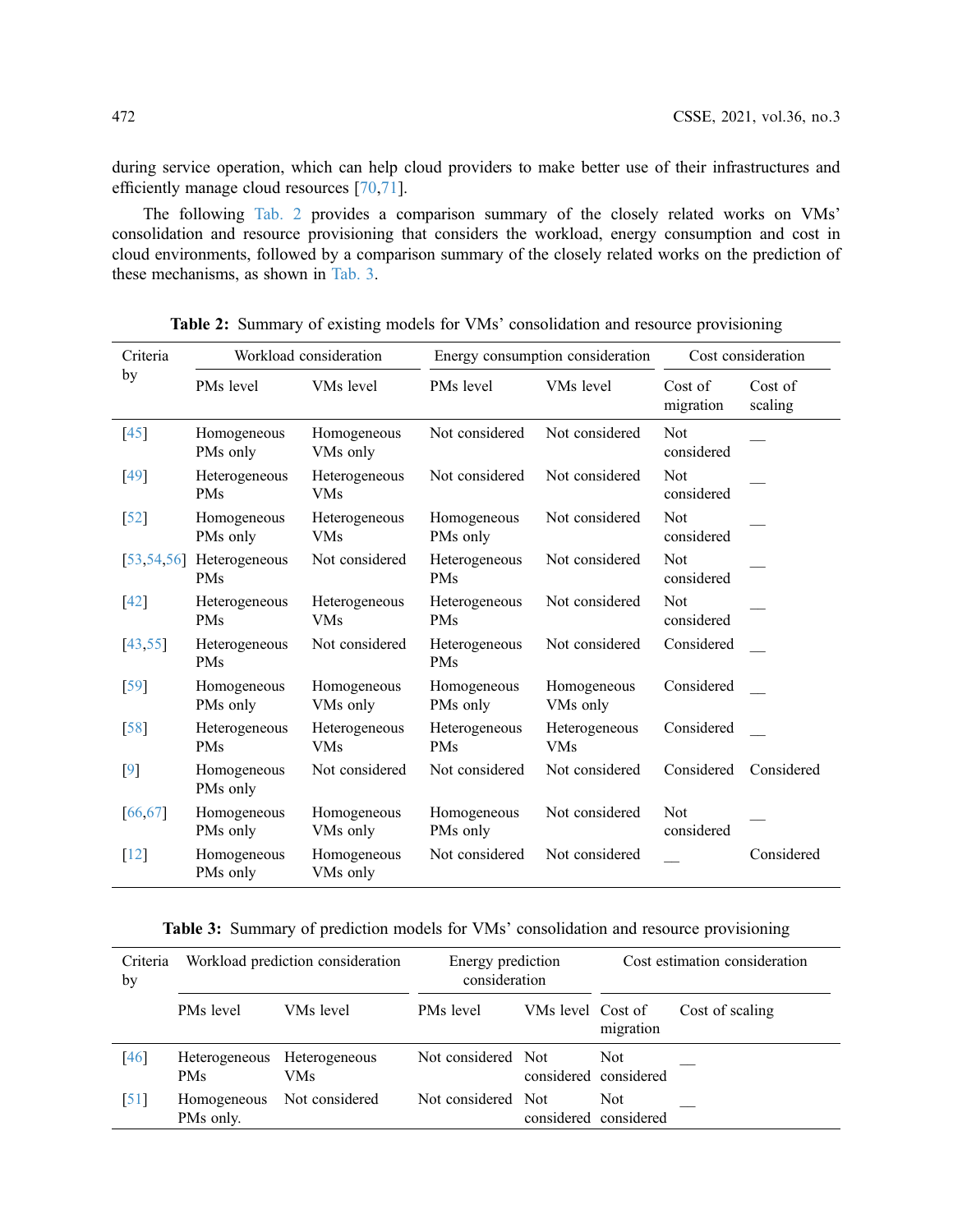Table 3 (continued ).

| Criteria<br>by     | Workload prediction consideration |                                                         | Energy prediction<br>consideration |                   | Cost estimation consideration       |                                                  |
|--------------------|-----------------------------------|---------------------------------------------------------|------------------------------------|-------------------|-------------------------------------|--------------------------------------------------|
|                    | PMs level                         | VMs level                                               | PMs level                          | VMs level Cost of | migration                           | Cost of scaling                                  |
| $\left[57\right]$  | <b>PMs</b>                        | Heterogeneous Not considered                            | Heterogeneous Not<br><b>PMs</b>    | considered        | Considered                          |                                                  |
| 68                 | Homogeneous<br>PMs only           | Homogeneous VMs Not considered Not<br>only              |                                    | considered        |                                     | Not considered                                   |
| $\lceil 69 \rceil$ | Homogeneous<br>PMs only           | Homogeneous VMs Not considered Not<br>only              |                                    |                   | <b>Not</b><br>considered considered |                                                  |
| $\lceil 8 \rceil$  | Homogeneous<br>PMs only           | Homogeneous and Not considered Not<br>heterogeneous VMs |                                    | considered        |                                     | Considered (horizontal<br>and vertical scaling). |

# 6 Conclusion

This paper has introduced a comprehensive review on the subject of dynamic resource management in cloud computing environments. Firstly, it has introduced the fundamental aspects of cloud computing including its definition, services types, deployment types and virtualization technologies. Secondly, it has presented the concepts of cloud applications and their workload patterns as well as related benchmarks. This is followed by positioning the work in the relevant literature, focusing on cloud resource management issues. A thorough review of related works that focus on VMs consolidation and resource provisioning as well as their predictive technologies has presented. This paper has finally concluded with an overall discussion served as potential research directions, along with a comparison summary of the closely related works.

Funding Statement: The author received no specific funding for this study.

Conflicts of Interest: The author declare that they have no conflicts of interest to report regarding the present study.

#### References

- <span id="page-12-0"></span>[1] T. Mukherjee, K. Dasgupta, G. Jung and H. Lee, "An economic model for green cloud," in *Proc. of the 10th Int.* Workshop on Middleware for Grids, Clouds and e-Science, Montreal, Canada, pp. 1–6, 2012.
- [2] X. Zhang, J. Lu and X. Qin, "BFEPM: Best fit energy prediction modeling based on CPU utilization," in 2013 IEEE Eighth Int. Conf. on Networking, Architecture and Storage, Xi'an, China, pp. 41–49, 2013.
- [3] J. Conejero, O. Rana, P. Burnap, J. Morgan, B. Caminero et al., "Analyzing hadoop power consumption and impact on application QoS," Future Generation Computer Systems, vol. 55, pp. 213–223, 2016.
- [4] M. Bagein, J. Barbosa, V. Blanco, I. Brandic, S. Cremer et al., "Energy efficiency for ultrascale systems: Challenges and trends from nesus project," Supercomputing Frontiers and Innovations, vol. 2, no. 2, pp. 105-131, 2015.
- <span id="page-12-1"></span>[5] A. Beloglazov, Y. C. Lee and A. Zomaya, "A taxonomy and survey of energy-efficient data centers and cloud computing systems," Advances in Computers, vol. 82, pp. 47–111, 2011.
- <span id="page-12-2"></span>[6] M. Altarawneh, A. Alqaisi and J. B. Salamah, "Evaluation of cloud computing platform for image processing algorithms," Journal of Engineering Science and Technology, vol. 14, no. 4, pp. 2345–2358, 2019.
- <span id="page-12-3"></span>[7] G. Jung, M. A. Hiltunen, K. R. Joshi, R. D. Schlichting and C. Pu, "Mistral: Dynamically managing power, performance, and adaptation cost in cloud infrastructures," in 2010 IEEE 30th Int. Conf. on Distributed Computing Systems, IEEE, Genova, Italy, pp. 62–73, 2010.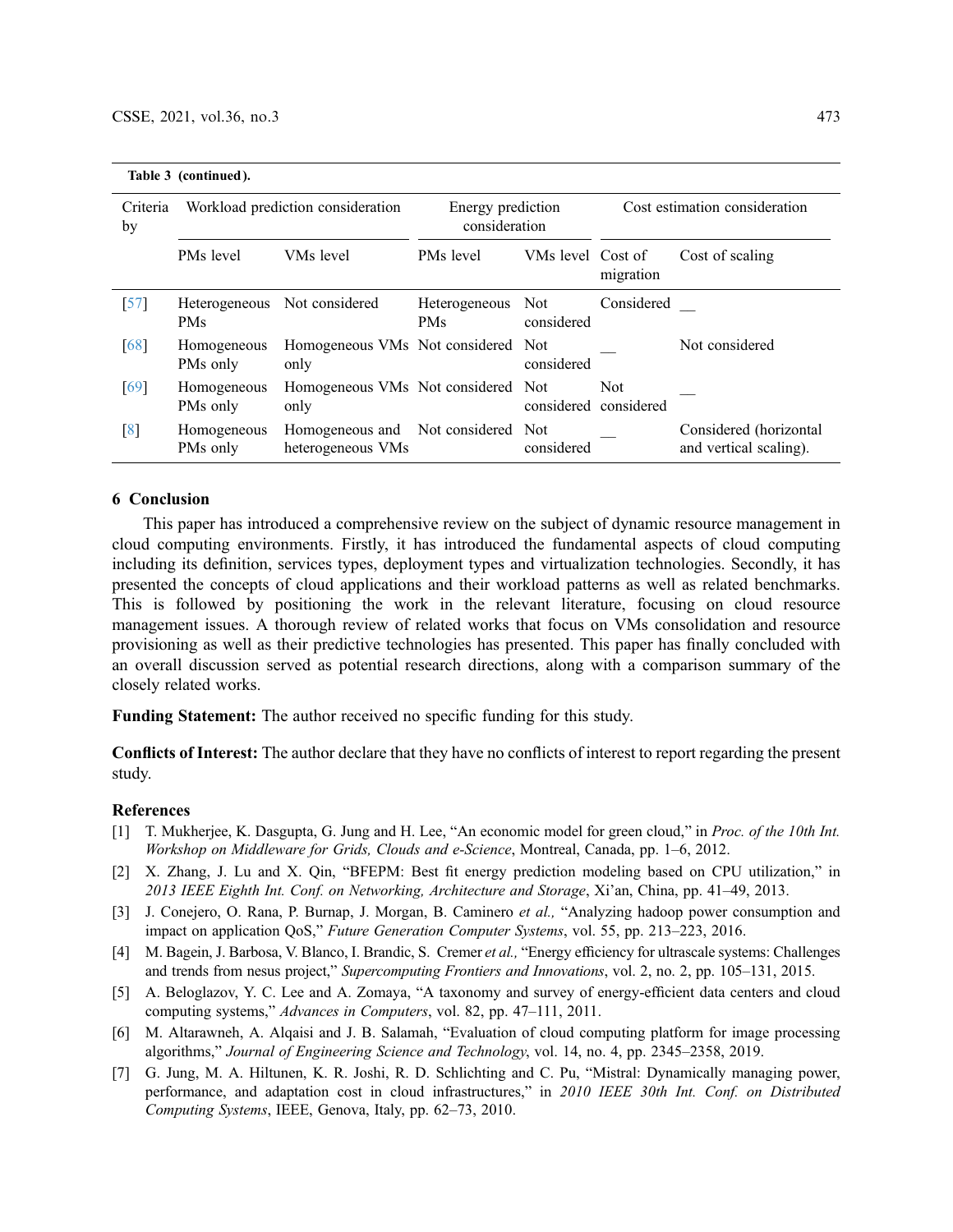- <span id="page-13-0"></span>[8] S. Dutta, S. Gera, A. Verma and B. Viswanathan, "SmartScale: Automatic application scaling in enterprise clouds," in 2012 IEEE Fifth Int. Conf. on Cloud Computing, IEEE, Honolulu, USA, pp. 221–228, 2012.
- <span id="page-13-1"></span>[9] M. Ficco, C. Esposito, F. Palmieri and A. Castiglione, "A coral-reefs and Game Theory-based approach for optimizing elastic cloud resource allocation," Future Generation Computer Systems, vol. 78, pp. 343–352, 2018.
- <span id="page-13-2"></span>[10] M. Mao and M. Humphrey, "Auto-scaling to minimize cost and meet application deadlines in cloud workflows," in SC'11: Proc. of 2011 Int. Conf. for High Performance Computing, Networking, Storage and Analysis, IEEE, Seatle, USA, pp. 1–12, 2011.
- <span id="page-13-3"></span>[11] Y. Jiang, C. Perng, T. Li and R. Chang, "ASAP: A self-adaptive prediction system for instant cloud resource demand provisioning," in 2011 IEEE 11th Int. Conf. on Data Mining, IEEE, Vancouver, Canada, pp. 1104–1109, 2011.
- <span id="page-13-4"></span>[12] A. Gandhi, P. Dube, A. Karve, A. Kochut and L. Zhang, "Modeling the impact of workload on cloud resource scaling," in 2014 IEEE 26th Int. Sym. on Computer Architecture and High Performance Computing, Jussieu, France, pp. 310–317, 2014.
- <span id="page-13-5"></span>[13] Amazon, "Amazon EC2 service level agreement," 2017. [Online]. Available: [https://aws.amazon.com/ec2/sla/.](https://aws.amazon.com/ec2/sla/)
- <span id="page-13-6"></span>[14] P. Berndt and A. Maier, "Towards sustainable IaaS pricing," in Int. Conf. on Grid Economics and Business Models, Zaragoza, Spain, pp. 173–184, 2013.
- <span id="page-13-7"></span>[15] M. Al-Roomi, S. Al-Ebrahim, S. Buqrais and I. Ahmad, "Cloud computing pricing models: A survey," International Journal of Grid and Distributed Computing, vol. 6, no. 5, pp. 93–106, 2013.
- <span id="page-13-8"></span>[16] Q. Zhang, L. Cheng and R. Boutaba, "Cloud computing: State-of-the-art and research challenges," Journal of Internet Services and Applications, vol. 1, no. 1, pp. 7–18, 2010.
- <span id="page-13-9"></span>[17] P. M. Mell and T. Grance, "The NIST definition of cloud computing," Recommendations of the National Institute of Standards and Technology, Gaithersburg, MD, 2011.
- <span id="page-13-10"></span>[18] S. Nanda and T. C. Chiueh, "A survey on virtualization technologies," Rpe Report, 2005.
- <span id="page-13-11"></span>[19] Y. Li, Y. Wang, B. Yin and L. Guan, "An online power metering model for cloud environment," in 2012 IEEE 11th Int. Sym. on Network Computing and Applications, Cambridge, USA, pp. 175–180, 2012.
- <span id="page-13-12"></span>[20] OpenNebula, "The simplest cloud management experience." 2018. [Online]. Available: [https://opennebula.org/.](https://opennebula.org/)
- <span id="page-13-13"></span>[21] OpenStack, "Open source software for creating private and public clouds." 2019. [Online]. Available: [https://](https://www.openstack.org/) [www.openstack.org/.](https://www.openstack.org/)
- <span id="page-13-14"></span>[22] CloudStack, "Apache CloudStackTM open source cloud computing." 2019. [Online]. Available: [http://](http://cloudstack.apache.org/) [cloudstack.apache.org/.](http://cloudstack.apache.org/)
- <span id="page-13-15"></span>[23] A. Vogel, D. Griebler, C. A. F. Maron, C. Schepke and L. G. Fernandes, "Private IaaS clouds: A comparative analysis of OpenNebula, CloudStack and OpenStack," in 2016 24th Euromicro Int. Conf. on Parallel, Distributed, and Network-Based Processing (PDP), Heraklion, Greece, pp. 672–679, 2016.
- <span id="page-13-16"></span>[24] OpenQRM, "Professional open-source data center and cloud management." 2019. [Online]. Available: [https://](https://openqrm-enterprise.com/) [openqrm-enterprise.com/.](https://openqrm-enterprise.com/)
- <span id="page-13-17"></span>[25] EUCALYPTUS, "Eucalyptus." 2019. [Online]. Available: [https://www.eucalyptus.cloud/.](https://www.eucalyptus.cloud/)
- <span id="page-13-18"></span>[26] Nimbus, "Nimbus is cloud computing for science." 2019. [Online]. Available: [http://www.nimbusproject.org/.](http://www.nimbusproject.org/)
- <span id="page-13-19"></span>[27] R. Dua, A. R. Raja and D. Kakadia, "Virtualization vs containerization to support PaaS," in 2014 IEEE Int. Conf. on Cloud Engineering, Boston, USA, pp. 610–614, 2014.
- <span id="page-13-20"></span>[28] KVM, "Kernel-based virtual machine." 2018. [Online]. Available: [https://www.linux-kvm.org/.](https://www.linux-kvm.org/)
- <span id="page-13-21"></span>[29] Xen, "Xen project." 2019. [Online]. Available: [https://xenproject.org/.](https://xenproject.org/)
- <span id="page-13-22"></span>[30] VMware, "VMware cloud." 2019. [Online]. Available: [https://www.vmware.com/.](https://www.vmware.com/)
- <span id="page-13-23"></span>[31] Oracle, "Virtual box." 2019. [Online]. Available: <http://www.virtualbox.org/>.
- <span id="page-13-24"></span>[32] Cisco, "Linux containers : Why they're in your future and what has to happen first." 2019. [Online]. Available: [https://](https://www.redhat.com/en/blog/linux-containers-why-theyre-your-future-and-what-has-happen-first) [www.redhat.com/en/blog/linux-containers-why-theyre-your-future-and-what-has-happen-](https://www.redhat.com/en/blog/linux-containers-why-theyre-your-future-and-what-has-happen-first)first.
- <span id="page-13-25"></span>[33] Docker, "Enterprise container platform for high-velocity innovation." 2019. [Online]. Available: [https://www.](https://www.docker.com/) [docker.com/.](https://www.docker.com/)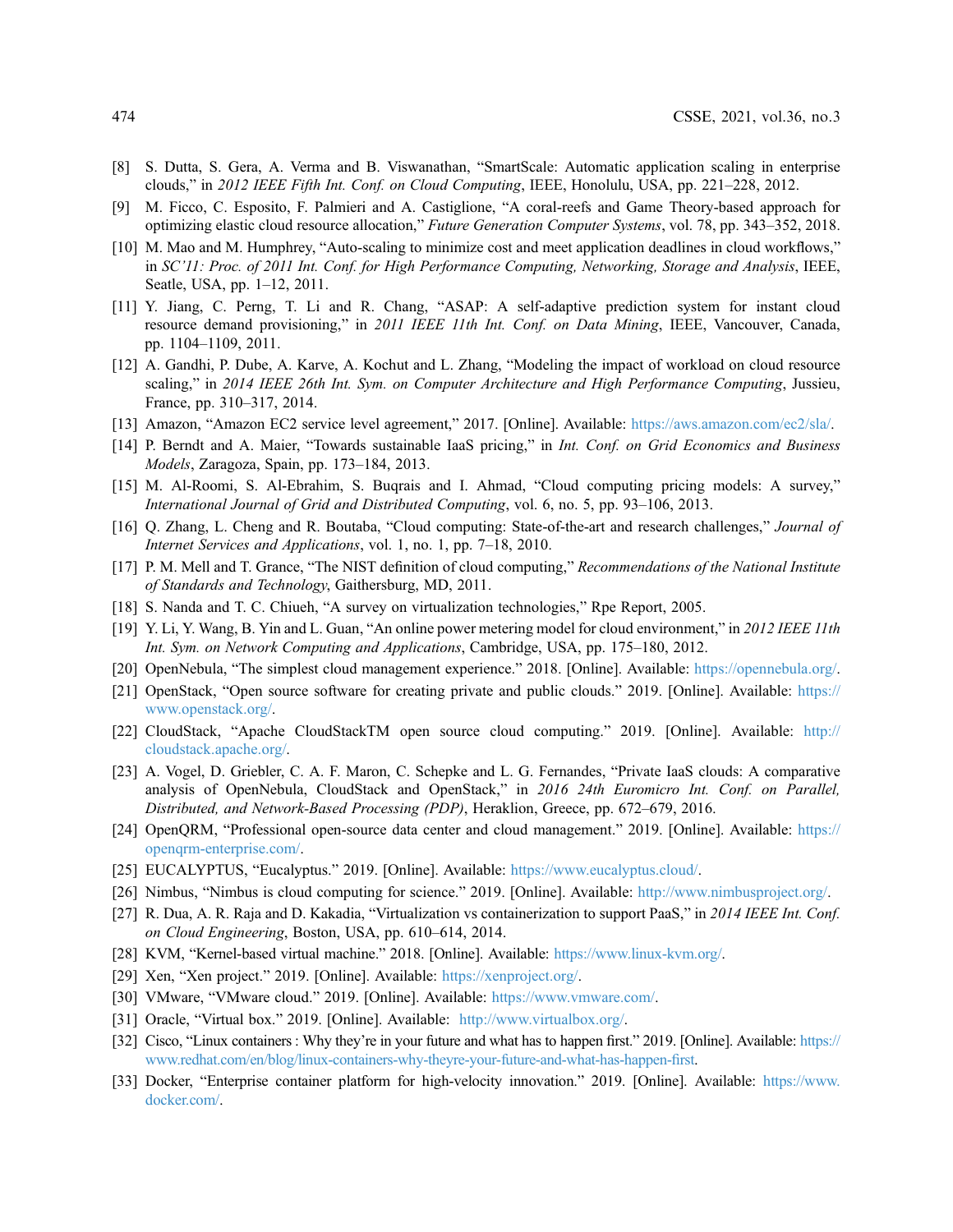- <span id="page-14-0"></span>[34] B. Business, "How to jump from cloud to cloud." 2019. [Online]. Available: [https://www.linux.com/news/how](https://www.linux.com/news/howjump-cloud-cloud/) [jump-cloud-cloud/](https://www.linux.com/news/howjump-cloud-cloud/).
- <span id="page-14-1"></span>[35] Linux, "LXC linux containers." 2019. [Online]. Available: [https://linuxcontainers.org/.](https://linuxcontainers.org/)
- <span id="page-14-2"></span>[36] CloudFoundry, "Cloudfoundry warden manages isolated, ephemeral, and resource controlled environments." 2019. [Online]. Available: <https://github.com/cloudfoundry-attic/warden>.
- <span id="page-14-3"></span>[37] C. Fehling, F. Leymann, R. Retter, W. Schupeck and P. Arbitter, Cloud Computing Patterns: Fundamentals to Design, Build, and Manage Cloud Applications, Springer, 2014.
- <span id="page-14-4"></span>[38] M. Ficco, M. Rak, S. Venticinque, L. Tasquier and G. Aversano, "Cloud evaluation: Benchmarking and monitoring," in *Quantitative Assessments of Distributed Systems*, John Wiley & Sons, Hoboken, USA, pp. 175–199, 2015.
- <span id="page-14-5"></span>[39] SPEC, "Benchmark overview-SPEC cloud IaaS 2018 benchmark." 2019. [Online]. Available: [https://www.spec.](https://www.spec.org/cloud_iaas2018/docs/faq.html) [org/cloud\\_iaas2018/docs/faq.html](https://www.spec.org/cloud_iaas2018/docs/faq.html).
- <span id="page-14-6"></span>[40] SPEC, "SPEC-Standard Performance Evaluation Corporation." 2019. [Online]. Available: [https://www.spec.org/.](https://www.spec.org/)
- <span id="page-14-7"></span>[41] Stress-ng, "Stress tests." 2018. [Online]. Available: [http://kernel.ubuntu.com/~cking/stress-ng/.](http://kernel.ubuntu.com/~cking/stress-ng/)
- <span id="page-14-8"></span>[42] F. Farahnakian, R. Bahsoon, P. Liljeberg and T. Pahikkala, "Self-adaptive resource management system in IaaS clouds," in 2016 IEEE 9th Int. Conf. on Cloud Computing (CLOUD), San Francisco, USA, pp. 553–560, 2016.
- <span id="page-14-9"></span>[43] A. Beloglazov and R. Buyya, "Optimal online deterministic algorithms and adaptive heuristics for energy and performance efficient dynamic consolidation of virtual machines in Cloud data centers," Concurrency and Computation: Practice and Experience, vol. 24, no. 13, pp. 1397–1420, 2012.
- <span id="page-14-10"></span>[44] O. Alrajeh, M. Forshaw and N. Thomas, "Machine learning models for predicting timely virtual machine live migration," in European Workshop on Performance Engineering, Berlin, Germany, pp. 169–183, 2017.
- <span id="page-14-11"></span>[45] K. Ye, X. Jiang, D. Huang, J. Chen and B. Wang, "Live migration of multiple virtual machines with resource reservation in cloud computing environments," in 2011 IEEE 4th Int. Conf. on Cloud Computing, Washington, DC, USA, pp. 267–274, 2011.
- <span id="page-14-12"></span>[46] F. Farahnakian, T. Pahikkala, P. Liljeberg, J. Plosila and H. Tenhunen, "Utilization prediction aware VM consolidation approach for green cloud computing," in 2015 IEEE 8th Int. Conf. on Cloud Computing, New York, USA, pp. 381–388, 2015.
- <span id="page-14-13"></span>[47] M. R. Hines and K. Gopalan, "Post-copy based live virtual machine migration using adaptive pre-paging and dynamic self-ballooning," in Proc. of the 2009 ACM SIGPLAN/SIGOPS Int. Conf. on Virtual execution environments, Washington, DC, USA, pp. 51–60, 2009.
- <span id="page-14-14"></span>[48] B. R. Raghunath and B. Annappa, "Virtual machine migration triggering using application workload prediction," Procedia Computer Science, vol. 54, pp. 167–176, 2015.
- <span id="page-14-15"></span>[49] H. Zhao, Q. Zheng, W. Zhang, Y. Chen and Y. Huang, "Virtual machine placement based on the VM performance models in cloud," in 2015 IEEE 34th Int. Performance Computing and Communications Conf. (IPCCC), Nanjing, China, pp. 1–8, 2015.
- <span id="page-14-16"></span>[50] T. C. Ferreto, M. A. S. Netto, R. N. Calheiros and C. A. F. De Rose, "Server consolidation with migration control for virtualized data centers," Future Generation Computer Systems, vol. 27, no. 8, pp. 1027–1034, 2011.
- <span id="page-14-17"></span>[51] A. Beloglazov and R. Buyya, "Managing overloaded hosts for dynamic consolidation of virtual machines in cloud data centers under quality of service constraints," IEEE Transactions on Parallel and Distributed Systems, vol. 24, no. 7, pp. 1366–1379, 2013.
- <span id="page-14-18"></span>[52] F. Xu, F. Liu, L. Liu, H. Jin, B. Li et al., "iAware: Making live migration of virtual machines interference-aware in the cloud," IEEE Transactions on Computers, vol. 63, no. 12, pp. 3012–3025, 2014.
- <span id="page-14-19"></span>[53] A. Beloglazov and R. Buyya, "Energy efficient resource management in virtualized cloud data centers," in 2010 10th IEEE/ACM Int. Conf. on Cluster, Cloud and Grid Computing, Melbourne, Australia, pp. 826–831, 2010.
- <span id="page-14-20"></span>[54] A. Beloglazov, J. Abawajy and R. Buyya, "Energy-aware resource allocation heuristics for efficient management of data centers for Cloud computing," Future Generation Computer Systems, vol. 28, no. 5, pp. 755–768, 2012.